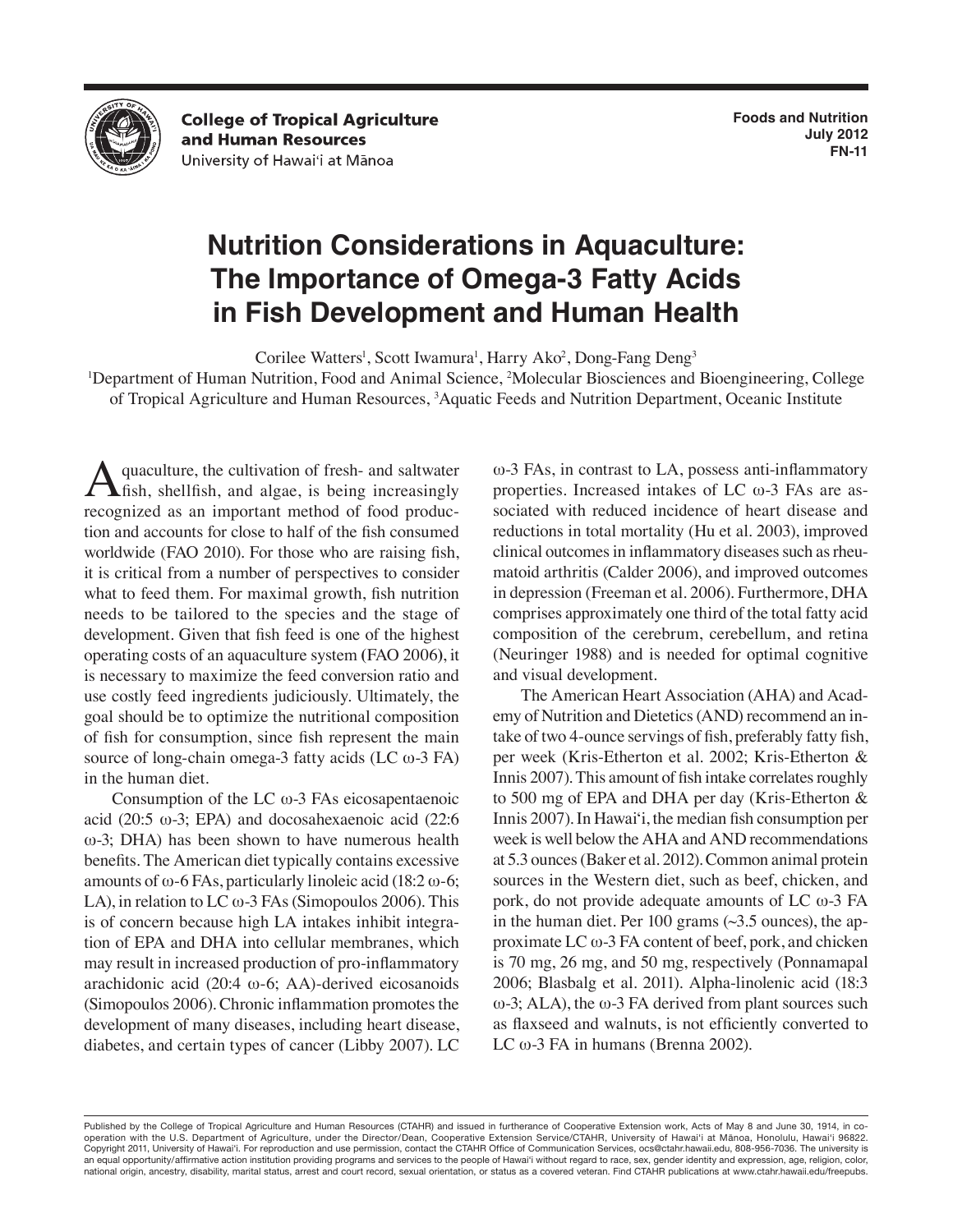Depending on feeding practices, other production methods, and choice of species in aquaculture, farmed fish may be significantly lower in LC  $\omega$ -3 FA than wildcaught, open-ocean pelagic fish. Because aquaculture will be increasingly relied upon to meet future demands for seafood products, it is important to ensure that aquaculture products offer similar nutritional benefits as their wild-caught counterparts. The LC ω-3 FA content of farmed fish, however, can be increased by tailoring the nutritional composition of fish feeds to the physiological needs of the fish throughout their lifecycle. The purpose of this paper is to review the role of LC  $\omega$ -3 FA in farmed fish and discuss how LC ω-3 FA can be incorporated into fish feed at key periods of development (Figure 1) to maximize fish production and to ultimately improve human health.

#### **Nutrition Needs Throughout the Lifecycle of Fish**

Nutrition requirements vary with the life stage of the fish. Many fish feed companies specifically market broodstock feed, which often contains higher amounts of LC ω-3 FA, vitamin C, vitamin E, and carotenoids, depending on the species of the fish. Feeds higher in LC ω-3 FA

may offer developmental benefits for larval and juvenile fish and can improve the LC  $\omega$ -3 FA content of the fish flesh. Finishing feeds, or feeds administered to mature fish prior to harvest, can also be used to improve LC ω-3 FA content (Bell et al. 2004; Glencross et al. 2003).

#### *Broodstock*

Fish, like other vertebrates, require LC  $\omega$ -3 FA for growth and development. Broodstock feeds with increased LC  $\omega$ -3 FA concentrations have been associated with improved egg morphology and viability (Izquierdo et al. 2001). Incorporation of ingredients providing high amounts of LC ω-3 FA such as squid meal and squid oil into feeds has been shown to improve egg quality in red sea bream, gilthead sea bream, and striped jack (Watanabe & Vassallo-Agius 2003). Other nutrient requirements may also be increased during reproductive periods; for example, gilthead seabream require increased amounts of dietary antioxidants (Fernandez-Palacios et al. 1998). Vitamin C, vitamin E, and carotenoids such as astaxanthin are purported to protect egg membranes from oxidative damage and improve egg quality in some aquaculture species (Izquierdo et al. 2001). Providing

**Figure 1. Overview of production to consumption in aquaculture**

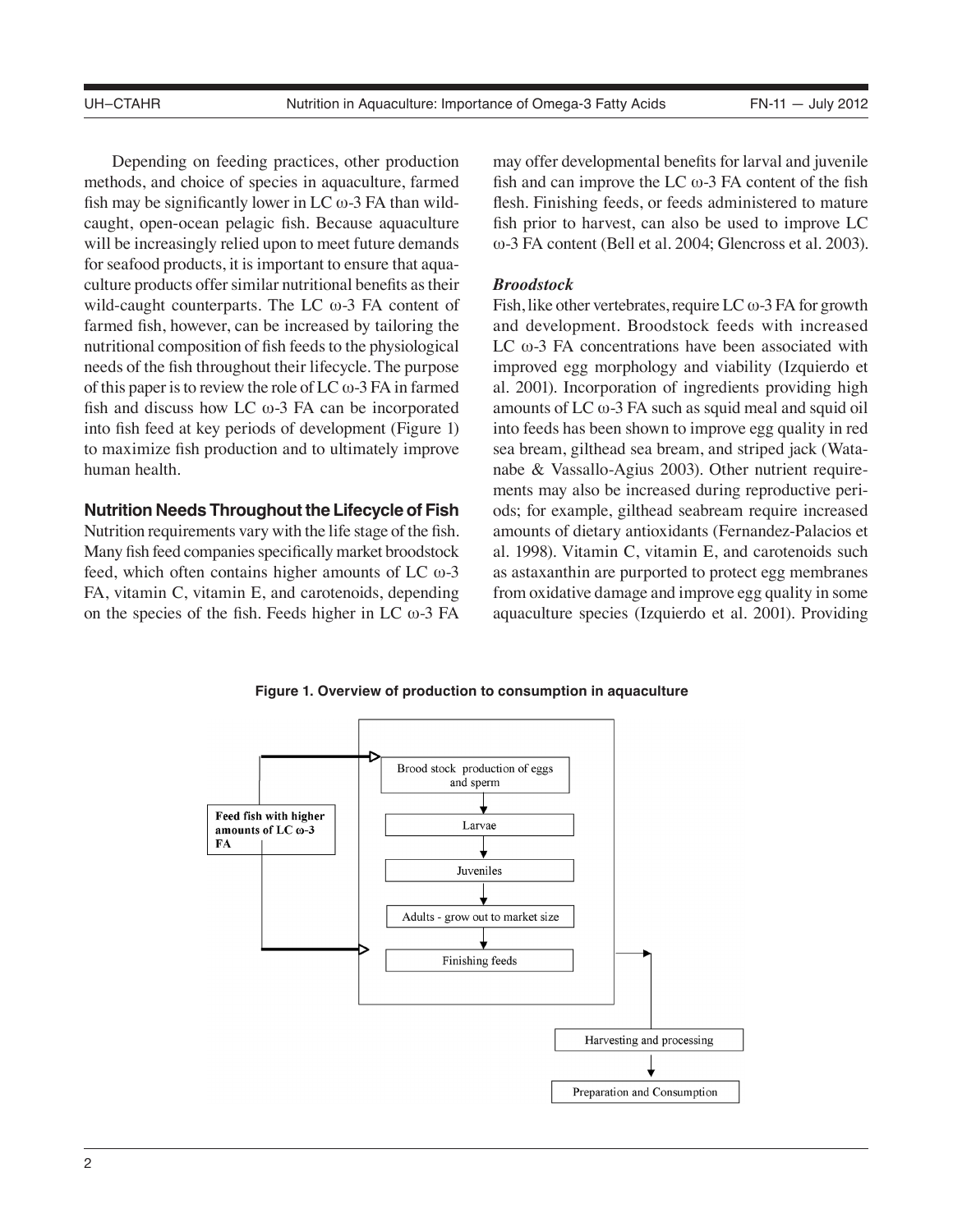milkfish larvae with vitamin C-enriched rotifers and artermia may reduce cartilage malformations (Cahu et al. 2003). However, similar to other vertebrates, fish are susceptible to nutritional toxicities. Excess dietary LC ω-3 FA has been noted to reduce the reproductive capacity of fish, perhaps by disrupting endocrine homeostasis (Izquierdo et al. 2001). High dietary retinoic acid levels can result in teratogenic effects and skeletal malformations in flounder larvae (Cahu et al. 2003).

## *Larval Stage*

LC  $\omega$ -3 FA requirements may be twice as high in larvae as in juveniles, even within the same species, perhaps due to increased needs for neurological development (Izquierdo 1997). Larval fish, especially in marine fish production, are fed with live feed such as copepods, rotifers (*Brachionus sp.*), and brine shrimp (*Artemia sp.*) due to challenges associated with making efficient larvae feed. Brine shrimp are small aquatic crustaceans that produce dormant eggs called cysts that can be stored for prolonged periods of time and hatched out on demand. This has resulted in their extensive use as a larval feed in aquaculture production. The hatched form of brine shrimp are offered as a live food called nauplii. However, rotifers and nauplii are low in LC  $\omega$ -3 FA and some vitamins and minerals. These live feeds can be enriched with microalgae that are high in DHA, such as *Isochrysis galbana* and *Schizochytrium* sp. (Table 1). Enrichment of LC  $\omega$ -3 FA in larval feed may improve larval resistance to physical stress, as reported by Ako et al. (1994) in a study of striped mullet (*Mugil cephalus*).

Some fish larvae, such as those of pink snapper (*Pristipomoides filamentosus*), are too small to consume rotifers and require copepod nauplii as initial feeds for survival. Copepods have the advantages that they are able to synthesize LC  $\omega$ -3 FA, do not require feed to be supplemented with EPA and DHA, and are higher in protein than rotifers. However, copepods are currently not available commercially, and methods for cultivation are labor intensive and exacting, including such considerations as the need to optimize microalgae density (VanderLugt et al. 2009).

## *Role of Feeds in Mature Fish*

The nutritional composition of feeds can significantly alter the fatty acid profile of mature fish. Salmon receiving feeds containing high amounts of plant-based oils have significantly reduced tissue concentrations of LC ω-3 FA and higher ratios of ω-6 FA (Bell et al. 2003). Similar findings were noted in mature turbot (Regost et al. 2003), zebrafish (Tocher et al. 2001), and several species of tilapia (Tocher et al. 2001; Shapira et al. 2009; Karapanagiotidis et al. 2007). However, the incorporation of fish oil into finishing feeds has been shown to improve tissue concentrations of LC  $\omega$ -3 FA in many aquaculture species, even if the fish have been previously raised on a plant oil-based diet. For example, Bell et al. (2004) reported that tissue LC ω-3 FA in Atlantic salmon was reduced after 40 weeks of feeding when 50% of the fish oil was replaced by linseed oil. The tissue LC ω-3 FA of these fish was restored to concentrations similar to that of salmon that had previously received fish oil-based feeds after the salmon were switched to a fishoil-based diet 24 weeks before harvest. Similar restoration of LC ω-3 FA has been observed in red sea bream raised on plant oil-based diets after 32 days of providing a finishing feed with fish oil (Glencross et al. 2003). Numerous feeds containing fish oil or fishmeal are commercially available (Table 1). Menhaden (*Brevoortia sp.*), an oily fish native to North Atlantic waters, is often a fishmeal source in dried feeds. Krill, a small, shrimp-like crustacean, is a source of fish oil used to enhance the nutritional properties of fish feeds.

## **Nutritional Considerations in Various Species**

Some freshwater fish are capable of producing LC ω-3 FA from α-linolenic acid (18:3 ω-3; ALA), whereas in most marine fish, preformed LC  $\omega$ -3 FA must be supplied in the diet since the conversion from ALA to EPA and DHA is negligible (Sargent et al. 1995). There are also species-specific differences. Herbivorous fish have the enzymes for endogenous production of LC ω-3 FA, but these enzymes are lacking in piscivorous or carnivorous fish, which must obtain LC ω-3 FA biomagnified in algae-consuming prey (Sargent et al. 1995). A summary of EFA requirements in various species of farmed fish is detailed by Tocher (2010).

#### *Herbivorous and Omnivorous Fish Species*

Herbivorous and omnivorous fish species have the ability to synthesize  $LC \omega$ -3 FA endogenously and thus require lower amounts of EPA and DHA in their diet. This ability to elongate fatty acids such as ALA into LC ω-3 FAs suggests it may be possible to increase the LC  $\omega$ -3 FA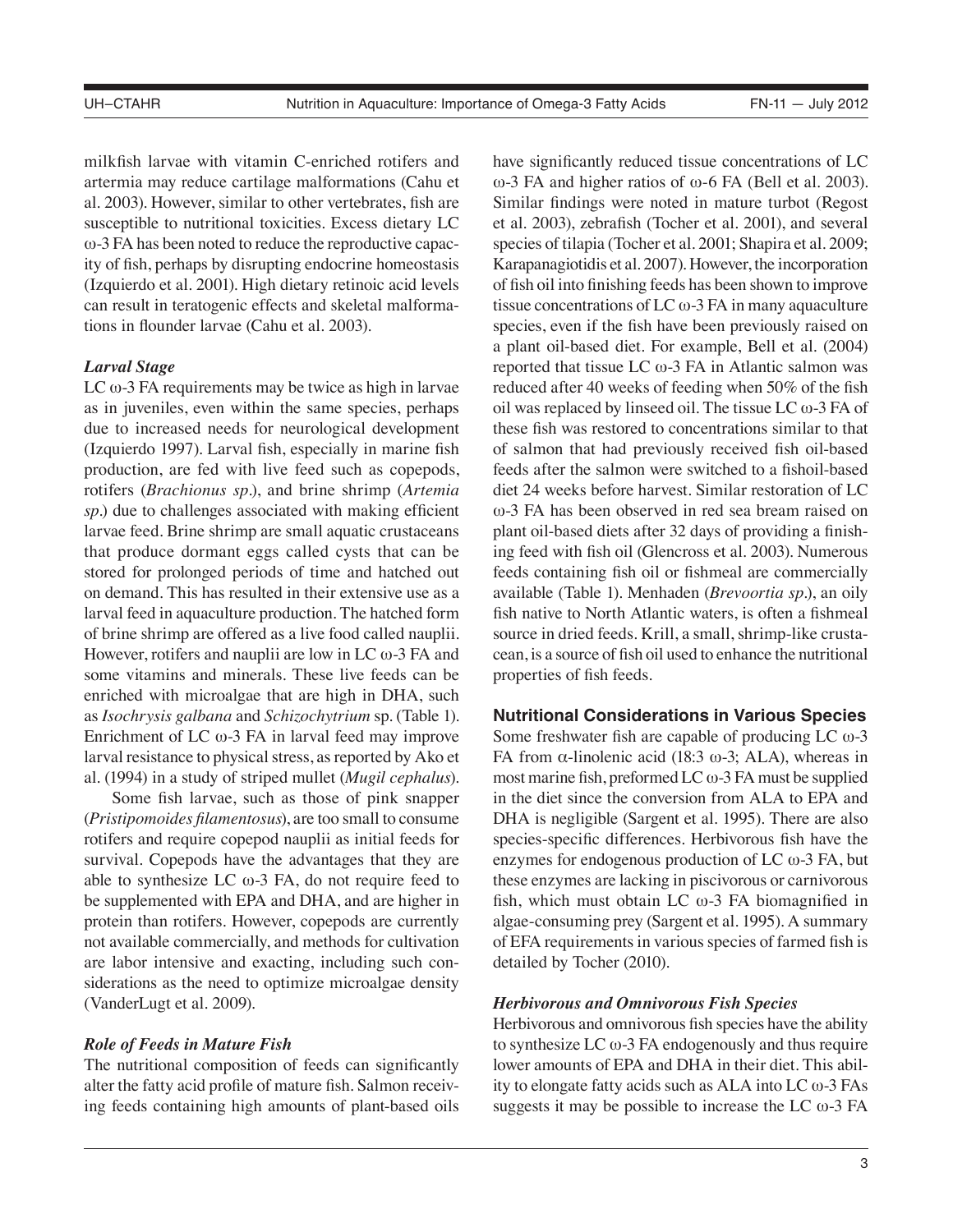#### **Table 1. Sources of LC ω-3 FA for use in fish feed**

| <b>Type</b>                                                                                        | <b>Commercial Availability</b>                                                    | <b>Total LC</b><br>$\omega$ -3 FA<br>(mg/g dry<br>weight) | <b>EPA</b><br>(mg/g dry<br>weight) | DHA (mg/g<br>dry weight) |
|----------------------------------------------------------------------------------------------------|-----------------------------------------------------------------------------------|-----------------------------------------------------------|------------------------------------|--------------------------|
| Microalgae Schizochytrium sp.                                                                      |                                                                                   |                                                           |                                    |                          |
| Algamac 3050 Flake<br>(Larval & post-larval feed) <sup>a</sup>                                     | Aguafauna Bio-Marine Inc.,<br>Hawthorne, CA.                                      | 24.4                                                      | 1.6                                | 22.8                     |
| Algamac Enhance<br>(Broodstock feed) <sup>a</sup>                                                  | Aquafauna Bio-Marine Inc.,<br>Hawthorne, CA.                                      | 10.2                                                      | $\mathbf{0}$                       | 10.2                     |
| <b>Fish Oils/Fishmeals</b>                                                                         |                                                                                   |                                                           |                                    |                          |
| Ika Omega-3 (Squid Oil) <sup>a</sup>                                                               | Aquafauna Bio-Marine Inc.,<br>Hawthorne, CA.                                      | 14                                                        | 13.4                               | 0.6                      |
| Menhaden oil <sup>b</sup>                                                                          | Animalfeeds International Corp.,<br>Clark, NJ.<br>Omega Protein Inc., Houston TX. | 14.7                                                      | 8.5                                | 6.2                      |
| Krill oil <sup>c</sup>                                                                             | Krill Canada Sales Corp.,<br>Langley, BC.                                         | 6.9                                                       | 5.7                                | 1.2                      |
| <b>DHA Enrichment</b><br><b>Supplements</b>                                                        |                                                                                   |                                                           |                                    |                          |
| Formulated Diet, ABM 4000<br>Series for larval/post-larval<br>fish; Japonicus Formula <sup>a</sup> | Aquafauna Bio-Marine Inc.,<br>Hawthorne, CA.                                      | 14.5                                                      | 9.1                                | 5.4                      |
| Isochrysis galbana,<br>microalgae DHA<br>supplement <sup>d</sup>                                   | Reed Mariculture Inc.,<br>Campbell CA.                                            | 3.5                                                       | 0.3                                | 3.2                      |

a Data from Aquafauna Bio-Marine Inc. Web site, http://www.aquafauna.com/Products.htm.

b Data provided by Osman et al. (2001) for standardized menhaden oil.

c Data for Antarctic krill from Krill Canada Sales Corp Web site, www.krill.ca/analysis.html.

d Data provided by Tokusoglu & Unal (2003).

of fish by providing oils with high levels of ALA such as linseed oil.

Farmed mango tilapia fed a diet containing 8% fish meal supplemented with 7% extruded linseed oil attained increased levels of  $18:3 \omega - 3$  and slightly increased levels of DHA in comparison with tilapia fed the same diet not supplemented with linseed oil (Shapira 2009). In tilapia (*O. niloticus*), the extent to which ALA is desaturated and elongated into EPA is regulated by dietary fatty acid intake; fish fed a 5% fishmeal-based diet supplemented with 3% vegetable oil had twice the desaturation activity rate as fish fed the same diet supplemented with fish oil instead (Tocher et al. 2002). However, although tilapia are able to produce biologically adequate levels of LC ω-3 FA from precursors such as ALA, this process is inefficient, and supplementation of vegetable oils is not sufficient enough to raise LC  $\omega$ -3 FA concentrations to those of tilapia fed fish oil (Tocher et al. 2002, Karapanagiotidis et al. 2007).

Research indicates that providing shrimp with feeds containing LC ω-3 FA can improve their LC ω-3 FA content and also helps to promote normal development. However, shrimp have a limited ability to convert LC  $\omega$ -3 FA precursors to EPA and DHA. In a study investigating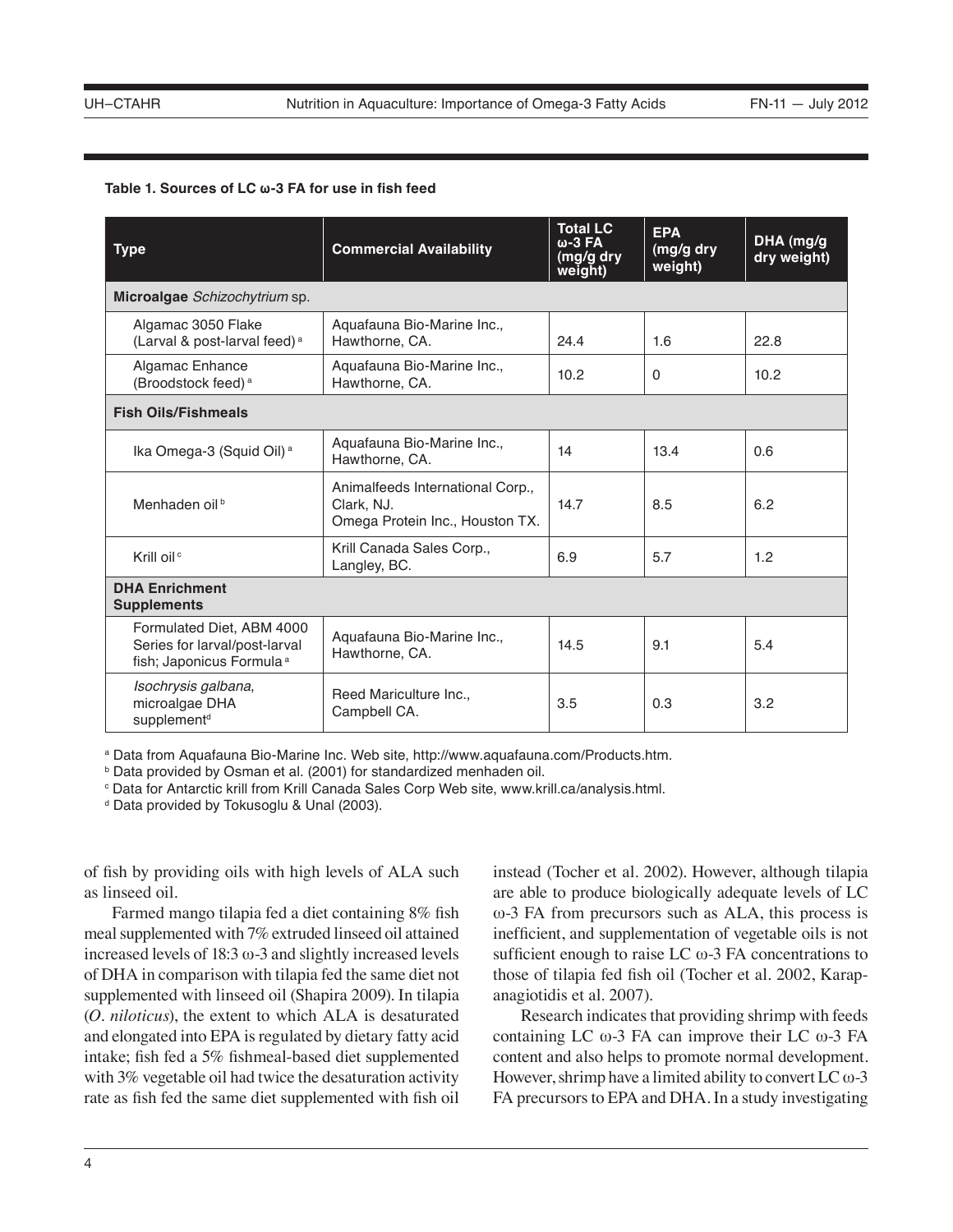the effect of stearidonic acid (18:4  $\omega$ -3; SDA)-containing soybean oil on the growth of Pacific white shrimp (*Litopanaeus vannamei*), shrimp had decreased growth performance and significantly reduced tissue LC ω-3 FA levels when soybean meal replaced fishmeal in the feeds (Forster et al. 2011). This study suggests SDA-enriched oils cannot meet the LC  $\omega$  -3 fatty acid needs of shrimp when fishmeal or fish oil is absent from the feed, because shrimp cannot efficiently convert SDA (or ALA) to EPA and DHA (Forster et al. 2011). A diet containing LC ω-3 FA is therefore necessary to improve EPA and DHA content of shrimp. A trial evaluating growth and fatty acid composition of juvenile shrimp (*Panaeus vannamei*) in response to different sources of dietary lipid showed that shrimp receiving a diet supplemented with menhaden oil had better weight gain, feed conversion, and survival than shrimp fed diets which were supplemented with different vegetable oils (Lim et al. 1997). Mature Pacific white shrimp receiving a diet supplemented with algal oil had higher DHA levels than shrimp receiving the control commercial feed after 4 weeks of feeding (Forster et al. 2010).

## *Carnivorous Fish Species*

Carnivorous fish have low delta5 desaturase activity and thus a poor ability to convert ALA to LC ω-3 FA. In addition to requiring more pre-formed LC  $\omega$ -3 FA, carnivorous fish require a higher total amount of fat in their diet. Qin et al. (1998) reported that Chinese catfish growth was improved when the feed contained fishmeal and higher amounts of fat (36% protein, 24% lipid) in comparison to a lower-fat plant-based fish feed (49% protein, 18% lipid). In this study, the fishmeal-containing feed slightly improved the LC ω-3 FA content of diploid catfish but not that of triploids, even though the triploids had a higher overall fat content. For red sea bream juveniles, good growth can be achieved by using feeds containing 1% EPA and 0.5% DHA (Takeuchi et al 1990). The minimum requirement of red sea bream for EPA and DHA is  $0.9\%$  of the diet (Kalogeropoulos et al. 1992).

# **Fish Preparation Methods Influence Nutrient Composition**

The LC  $\omega$ -3 FA content reported for commonly eaten fish usually reflects EPA and DHA quantities present in the raw, not cooked fish. Cooking may decrease the LC ω-3 FA content of fish, and some cooking methods decrease its content to a greater extent than others. Bhouri et al. (2010) showed the LC ω-3 FA content of farmed sea bream was significantly reduced after cooking, especially when the fish was grilled or pan-fried in vegetable oils. Frying caused the greatest decrease in LC  $\omega$ -3 FA, which can be attributed to (1) the absorption of the vegetable oils into the fish during frying, thus increasing the amount ω-6 FA and possibly displacing the LC ω-3 FA from the fish, and (2) the oxidation of EPA and DHA during the cooking process, since polyunsaturated fatty acids are highly susceptible to oxidation upon heating (Bhouri et al. 2010). Similar results were reported for fried gilthead sea bream (Amira et al. 2010) and for fried sardines and fried mackerel (Candela et al. 1998). These findings demonstrate that frying, especially deep-frying, decreases the nutritional benefits of fish consumption and should be used sparingly when preparing fish. However, moist-heat cooking methods, such as steaming, may result in less loss of LC ω-3 FA than grilling or frying (Bhouri et al. 2010). Roasting may also have a less pronounced effect on LC  $\omega$ -3 FA content than frying (Echarte 2001). Thus, the health benefits of LC  $\omega$ -3 FA can only be maximized if fish are prepared using cooking methods that preserve LC  $\omega$ -3 FA content.

## **Conclusion**

Fish, like other vertebrates, require LC  $\omega$ -3 FA for optimal growth and development. Tailoring the nutritional composition of fish feeds to meet the physiological needs of fish can improve both fish development and the LC ω-3 FA content of the fish. Because fish and seafood products are an important source of LC  $\omega$ -3 FA in the human diet and aquaculture will be increasingly relied upon to meet consumer demand for fish and seafood, it is vital that aquaculturists maintain LC ω-3 FA content in fish. Additional work needs to be done on optimizing the fatty acid composition of farmed fish by varying the composition of the fish feed throughout the lifecycle of the fish. Further research into judicious use of fish oil to optimize fatty acid composition, as well as alternate sources of LC  $\omega$ -3 FA acids such as microalgae in fish feeds is also needed. Finally, consumers would benefit from education pertaining to the sources of LC  $\omega$ -3 FA in our diet and cooking methods to optimize LC ω-3 FA intake.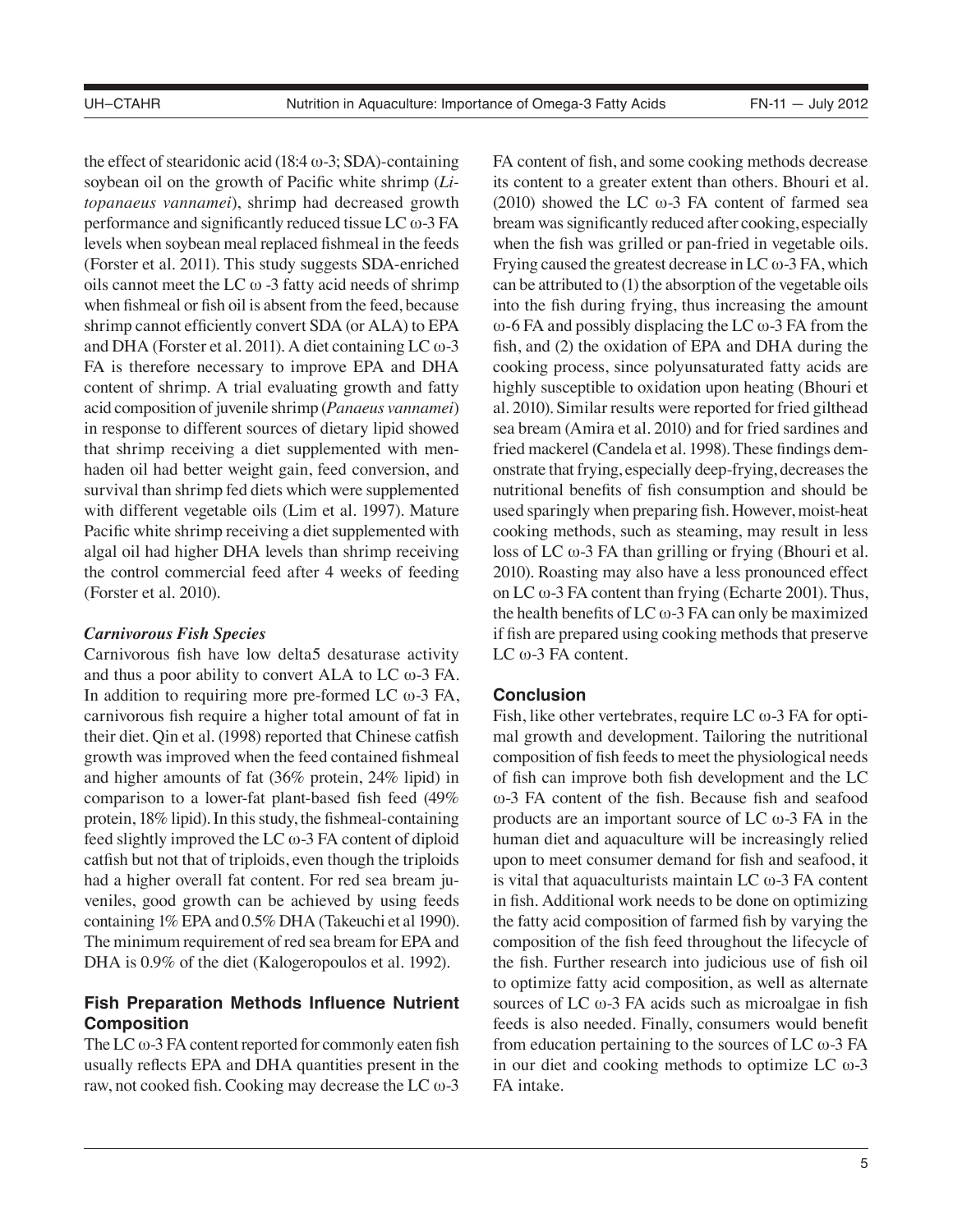## **Acknowledgement of Reviewers**

Clyde S. Tamaru, Dept. of Molecular Biosciences and Bioengineering, College of Tropical Agriculture and Human Resources; Chengsheng Lee, Oceanic Institute.

## **References**

- Ako H, Tamaru CS, Bass P, Lee CS. 1994. Enhancing the resistance to physical stress in larvae of *Mugil cephalus* by the feeding of enriched *Artemia* nauplii. *Aquaculture* 122:81–90.
- Aquafauna Bio-Marine Inc. 2012. Available at: http:// www.aquafauna.com/Products.htm Accessed June 5, 2012.
- Amira MB, Hanene JH, Madiha D, Imen B, Mohamed H, Abdelhamid C. 2010. Effects of frying on the fatty acid composition in farmed and wild gilthead sea bream (*Sparus aurata*). *International Journal of Food Science and Technology* 45:113–123.
- Baker KK, Watters C, Onaka AT, Horiuchi B, Dannemiller J, Brooks B. 2012. Health Hawaii Survey: fish consumption for adults in Hawaii HHS, 2007 and 2008. Hawaii Department of Health. Honolulu, HI.
- Bell JG, Tocher DR, Henderson RJ, Dick JR, Crampton VO. 2003. Altered fatty acid compositions in Atlantic salmon (*Salmo salar*) fed diets containing linseed and rapeseed oils can be partially restored by a subsequent fish oil finishing diet. *J Nutr*  133:2793–2801.
- Bell JG, Henderson RJ, Tocher DR, Sargent JR. 2004. Replacement of dietary fish oil with increasing levels of linseed oil: modification of flesh fatty acid compositions in Atlantic salmon (*Salmo salar)* using a fish oil finishing diet. *Lipids* 39:223–232.
- Bhouri AM, Harzallah HJ, Dhibi M, Bouhlel I, Hammami M, Chauouch A. 2010. Nutritional fatty acid quality of raw and cooked farmed and wild sea bream (*Sparus aurata*). *J Agric Food Chem* 58:507–512.
- Blasbalg TL, Hibbeln JR, Ramsden CE, Majchrzak SF, Rawlings RR. 2011. Changes in consumption of omega-3 and omega-6 fatty acids in the United States during the 20th century. *Am J Clin Nutr* 93:950–962.
- Brenna JT. Efficiency of conversion of α-linolenic acid to long-chain n-3 fatty acids in man. *Curr Opin Clin Nutr Metab Care* 5:127–132.
- Borlongan IG. The essential fatty acid requirement of milkfish (*Chanos chanos* Forsskal). 1992. *Fish Physiology and Biochemistry* 9:401–407.
- Cahu CH, Infante JZ, Takeuchi T. 2003. Nutritional components affecting skeletal development in fish larvae. *Aquaculture* 227:254–258.
- Calder PC. 2006. n-3 Polyunsaturated fatty acids, inflammation and inflammatory diseases. *Am J Clin Nutr* 83:1505S–1519S.
- Candela M, Astiasaran I, Bello J. 1998. Deep-fat frying modifies high-fat fish lipid fraction. *J Agric Food Chem* 46:2793–2796.
- Echarte M, Zulet MA, Astiasaran I. 2001. Oxidation process affecting fatty acids and cholesterol in fried and roasted salmon. *J Agric Food Chem* 49:5662–5667.
- FAO. State of World Aquaculture 2006. Available at: ftp://ftp.fao.org/docrep/fao/009/a0874e/a0874e05. pdf. Accessed June 15, 2012.
- FAO. World Review of Fisheries and Aquaculture 2010. Available at: http://www.fao.org/docrep/013/i1820e/ i1820e01.pdf. Accessed June 15, 2012.
- Fernandez-Palacios, H., Izquierdo, M.S., Gonzalez, M., Robaina, L., Valencia, A. 1998. Combined effect of dietary α-tocopherol and *n-*3 HUFA on egg quality of gilthead seabream broodstock (*Sparus aurata*). *Aquaculture* 161:475–476.
- Forster IP, Dominy WG, Obaldo LG. 2010. Effect of diet manipulation on cholesterol and docosahexaenoic acid levels in shrimp, *Litopenaeus vannamei. Journal of the World Aquaculture Society* 41(2):240–249.
- Forster IP, Dominy WG, Obaldo LG, Hartnell GF, Sanders EF, Hickamn TC, Ruebelt MC. 2011. The effect of soybean oil containing stearidonic acid on growth performance, n-3 fatty acid deposition and sensory characteristics of pacific white shrimp (*Litopenaeus vannamei*). *Aquaculture Nutrition* 17:200–213.
- Freeman MP, Hibbeln JR, Wisner KL, Davis JM, Mischoulon D, Peet M, Keck PE, Marangell LB, Richardson AJ, Lake J, Stoll AL. 2006. Omega-3 fatty acids: Evidence basis for treatment and future research in psychiatry. *J Clin Psychiatry* 67:1954–1967.
- Glencross BD, Hawkins WE, Curnow JG. 2003. Restoration of the fatty acid composition of red seabream (*Pagrus auratus*) using a fish oil finishing diet after grow-out on plant oil based diets. *Aquaculture Nutrition* 9:409–418.
- Hu FB, Eunyoung C, Rexrode KM, Albert CM, Manson JE. 2003. Fish and long-chain ω-3 fatty acid intake and risk of coronary heart disease and total mortality in diabetic women. *Circulation* 107:1852.